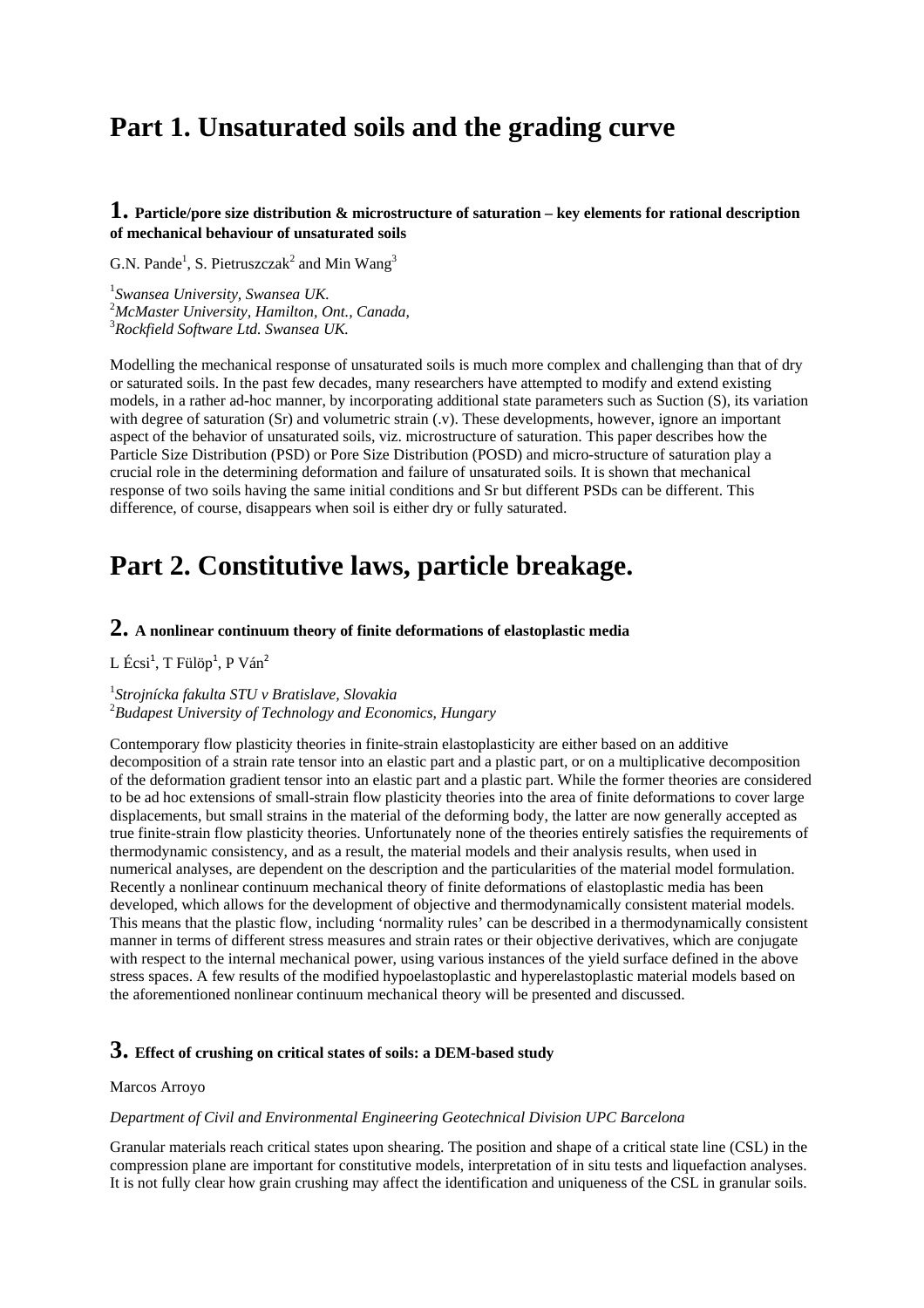Discrete-element simulations are used here to establish the relation between breakage-induced grading evolution and the CSL position in the compression plane. The study showcases an efficient discrete model of particle breakage simple to calibrate and able to track grading evolution.

## **4. Large strain plasticity for soils using the Particle Finite Element Method**

Monforte, L. Arroyo, M. Carbonell, JM. Gens, A.:

#### *Department of Civil and Environmental Engineering Geotechnical Division UPC Barcelona*

A computational framework for the numerical analysis of fluid-saturated porous media at large strains is presented. The proposal relies, on one hand, on the particle finite element method (PFEM), known for its capability to tackle large deformations and rapid changing boundaries, and, on the other hand, on constitutive descriptions well established in current geotechnical analyses (Darcy's law; Modified Cam Clay; Houlsby hyperelasticity). An important feature of this kind of problem is that incompressibility may arise either from undrained conditions or as a consequence of material behaviour; incompressibility may lead to volumetric locking of the low-order elements that are typically used in PFEM. In this work, two different three-field mixed formulations for the coupled hydromechanical problem are presented, in which either the effective pressure or the Jacobian are considered as nodal variables, in addition to the solid skeleton displacement and water pressure. Additionally, several mixed formulations are described for the simplified single-phase problem due to its formal similitude to the poromechanical case and its relevance in geotechnics, since it may approximate the saturated soil behaviour under undrained conditions. In order to use equal-order interpolants in displacements and scalar fields, stabilization techniques are used in the mass conservation equation of the biphasic medium and in the rest of scalar equations. Finally, all mixed formulations are assessed in some benchmark problems and their performances are compared. It is found that mixed formulations that have the Jacobian as a nodal variable perform better.

## **5. Linking true sphericity and particle rotation to calibrate DEM contact models**

#### Marcos Arroyo

#### *Department of Civil and Environmental Engineering Geotechnical Division UPC Barcelona*

Particle shapes affect the micromechanical interactions that underlie granular soil mechanics. Direct representation of particle shape in DEM is computationally costly. The alternative is to use a moment-rotation law. Such laws have parameters that are difficult to calibrate. We demonstrate how true sphericity may be used to bridge the gap between particle size information and soil mass behaviour.

# **Part 3. Grain shape, Grading Entropy and DEM, Entropy.**

## **6. Volumetric consequences of mass loss in soils - A micro-mechanical perspective**

Barreto,  $D^1$ . McDougall,  $J^1$ . Imre,  $E^2$ .

<sup>1</sup>*Edinburgh Napier University UK*  <sup>2</sup>*Óbuda University, Budapest, Hungary*

Soil particles may be lost through dissolution, degradation or erosion. Regardless of the process of loss, there follows a change in soil structure both in terms of phase composition and grading. In this paper, the influence of size and amount of particle loss on phase composition at two stresses is investigated. The tests are performed on sand–salt mixtures, loaded in a modified permeation oedometer and subsequently dissolved. Changes in overall volume and void ratio are presented. Two significant observations about the volumetric consequences of particle loss can be made. First, overall volume changes are directly related to the amount of dissolved particles and to a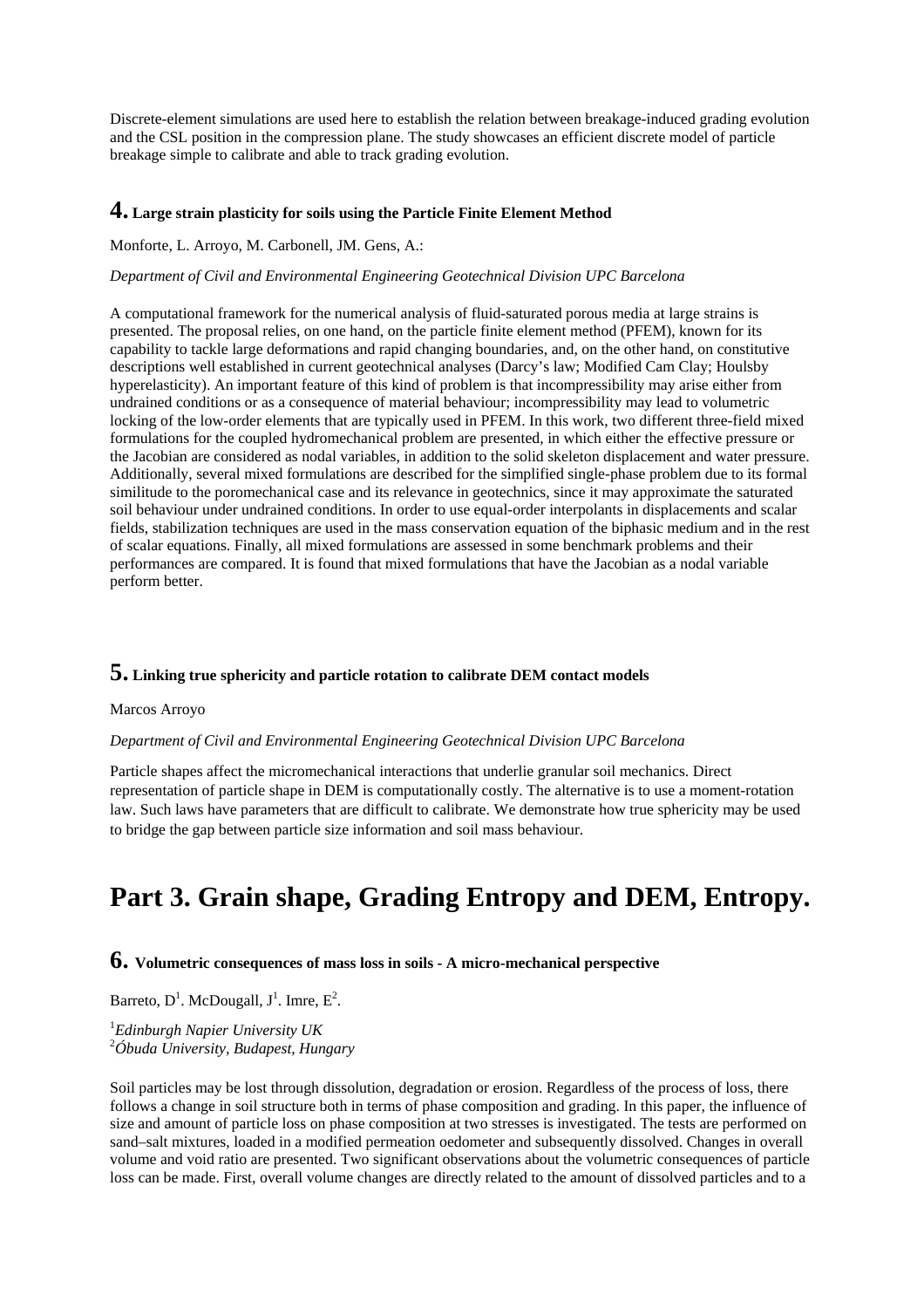lesser extent, the size of particle lost. Second, particle loss leads to an increase in void ratio; the magnitude of the increase is related to the amount of dissolved particles but appears not to be sensitive to either the size of particle lost or the pre-dissolution void ratio. Based on the observed response and a dissolution-induced void change parameter, the influence of different mechanisms of volume change is discussed. Tests were performed at two different vertical stresses with no discernible influence on void ratio change.

### **7. Preliminary study on the relationship between dry density and the grading entropy parameters.**

Imre,  $E^1$ . Singh, VP<sup>2</sup>. Baille, W<sup>3</sup>. Barreto, D<sup>4</sup>.: Preliminary study on the relationship between dry density and the grading entropy parameters.

*Óbuda University, Budapest, Hungary. Texas A.M. University, USA. Ruhr University of Bochum Edinburgh Napier University UK.* 

The goal of the paper is to present and to further analyse the results of the pioneering research work on the dry density of sands made by Lőrincz (1990) and Kabai (1974) to elaborate a dry density model in terms of the grading curve. It is enough to consider the minimum dry density for sands only, according to Kabai [1974].

Lőrincz tested two kinds of grading curve series, continuous, fractal distributions and gap-graded soils with a fixed fraction numbers *N* (N=1...5) searching a relation between the maximum values of the minimum dry density *emax* and the maximum value of the grading entropy. No direct relationship was found between the maximum density and the maximum entropy (the sum of the base entropy  $S_0$  and the increment  $\Box S$ ). The measured data of Lőrincz and some newly measured data concerning the minimum dry density *emax* are split here into mean fraction density (on the basis of the measured fraction *emax* values) and increment. These are related to the two entropy coordinates separately. It is shown that the first component (mean fraction density) is nearly linear in terms of the base entropy  $S_0$ , the increment is nearly linear in terms of the  $\Box S$ . The maximum density point is tentatively related to the maximum entropy *S* point for fractal mixtures. The DEM study enables to identify a relationship between the minimum dry density and the base entropy. The preparation of specimens is controlled and repeatable, and boundary effects can be avoided by using periodic boundary conditions.

#### References

Lőrincz, J (1990). Relationship between grading entropy and dry bulk density of granular soils Periodica Polytechnica 34:3:255-265.

Kabai, I. (1974). The effect of grading on the compactibility of coarse grained soils. Periodica Polytechnica.18(4) 255-275.

## **8. New aspects of the grading curve characterization. Mean or fractal gradings, natural (internally stable) soils. Strong force chains.**

Imre, E<sup>1</sup>. Barreto D<sup>2</sup>. Goudarzy, M<sup>3</sup>. Rahemi, N<sup>3</sup>. Baille, W<sup>3</sup>.:

<sup>1</sup>*Óbuda University, Budapest, Hungary.* 

2 *School of Engineering and The Built Environment Edinburgh Napier University UK.*  <sup>3</sup>*Ruhr University of Bochum* 

The grading curve is measured in discrete points, at the sieve hole diameters which are doubled. Applying the statistical entropy formula of the discrete probability distributions, two "grading entropy parameter pairs" were previously derived.

The space of grading curves with *N* fractions is represented by an *N* -1 dimensional, closed simplex. The two entropy coordinates are considered as a map of the simplex into the 2-dimensional Eucledian space. The inverse image creates a structure on the simplex.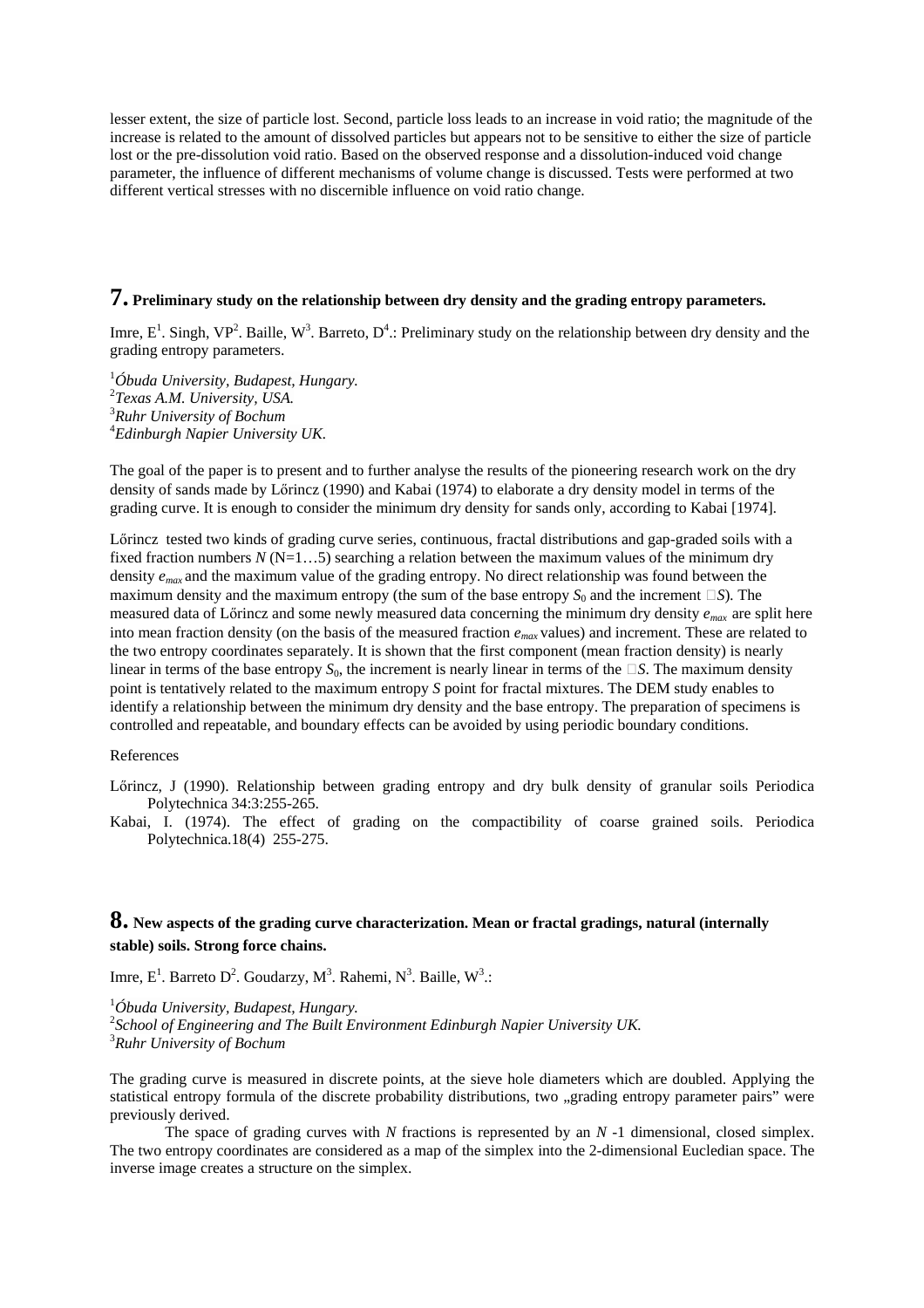Concerning the first grading entropy parameter, the  $A = constant$  condition means parallel hyper-plane sections of the simplex. Within this, the  $B =$  constant condition means subdivision centred to a point (the conditional maximum of *B*) which is a kind of centre point of the section, the related grading curve a mean grading curve with fractal distribution.

The physical meaning of the subdivision is as follows. The normalized form of the first grading entropy parameter *A* is a continuous internal stability measure, based on the simple physical fact that if enough large grains are present in a mixture then these will form a skeleton. The internal stability rule of the grading entropy theory - formulated in terms of this variable - separates the soils into natural  $(A>=2/3,$  stable) and artificial (*A*<2/3, unstable) ones. This statement is illustrated by micromechanical tools and some relations concerning liquefaction potential.

## **9. Preliminary study on the relationship between the small and intermediate strain properties of granular materials in terms of grading entropy parameters.**

Barreto,  $D^1$ . Imre,  $E^2$ .:

<sup>1</sup> School of Engineering and The Built Environment Edinburgh Napier University UK. <sup>2</sup>*Óbuda University, Budapest, Hungary.* 

It is well recognised that the small strains shear stiffness in granular materials is dependent on the particle size distributions. Earlier research relates descriptors of particle size distributions and shear stiffness. For example, Wichtmann & Triantafyllidis (2009) proposed relationships between the shear stiffness and the coefficient of uniformity  $(c_n)$  while Menq (2003) suggested using both  $c_n$  and the mean diameter (d<sub>50</sub>) for the estimation of shear stiffness. More recently, Sun et al (2017) demonstrated that their newly proposed grading parameter  $(c_g)$ which considers the full range of particle sizes, correlates better to shear stiffness values than common grading parameters such as  $c<sub>u</sub>$  and  $d<sub>50</sub>$ .

However, grading entropy coordinates proposed by Lörincz (1986) are easier to calculate, they represent the entirety of any particle size distribution as a coordinate pair, and unlike  $c_{\alpha}$ , they relate to  $c_{\alpha}$  and  $d_{50}$  Earlier work has also shown that entropy coordinates are very well suited to describe and understand processes in which particle size distributions evolve such as particle breakage or mass loss due to mineral dissolution (e.g. Imre et al, 2012; McDougall et al, 2013).

Following the ideas by Sun et al (2018), in this study we use resonant column tests on sands with different gradings performed by Wichtmann & Triantafyllidis (2009) to establish relationships between grading entropy coordinates and shear stiffness. We demonstrate that grading entropy coordinates correlate as well as the parameter  $c<sub>e</sub>$  to the corresponding material constants suggested by the popular shear stiffness formula by Hardin and Ricart (1963), while they are better related to physical phenomena and stress transmission in granular materials.

#### References

Hardin, B., & Richart, J. F. (1963). Elastic wave velocities in granular soils. J. Soil Mech. Found. Div., ASCE, 89: 33-65.

Imre E, Lőrincz J, Szendefy J, Trang PQ, Nagy L, Singh VP, Fityus S. (2012). Case studies and bench-mark examples for the use of grading entropy in geotechnics. Entropy, 14:1079-1102

Lörincz, J. (1986). Grading entropy of soils. PhD thesis, Technical Sciences, Technical University of Budapest, Budapest, Hungary

McDougall, J.R, Imre, E., Barreto, D. and Kelly, D. (2013). Volumetric consequences of particle loss by grading entropy. Géotechnique, 63(3): 262–266.

Menq, F. Y. (2003). Dynamic properties of sandy and gravelly soils. Univ. of Texas at Austin, Austin, TX Sun, Y., Yang, S. and Chen, C. (2018). A grading parameter for evaluating the grading-dependence of the shear stiffness of granular aggregates. Particuology, 36: 193-198

Wichtmann, T., & Triantafyllidis, T. (2009). Influence of the grain-size distribution curve of quartz sand on the small strain shear modulus Gmax . J. Geotech. Geoenviron. Eng., 135: 1404-1418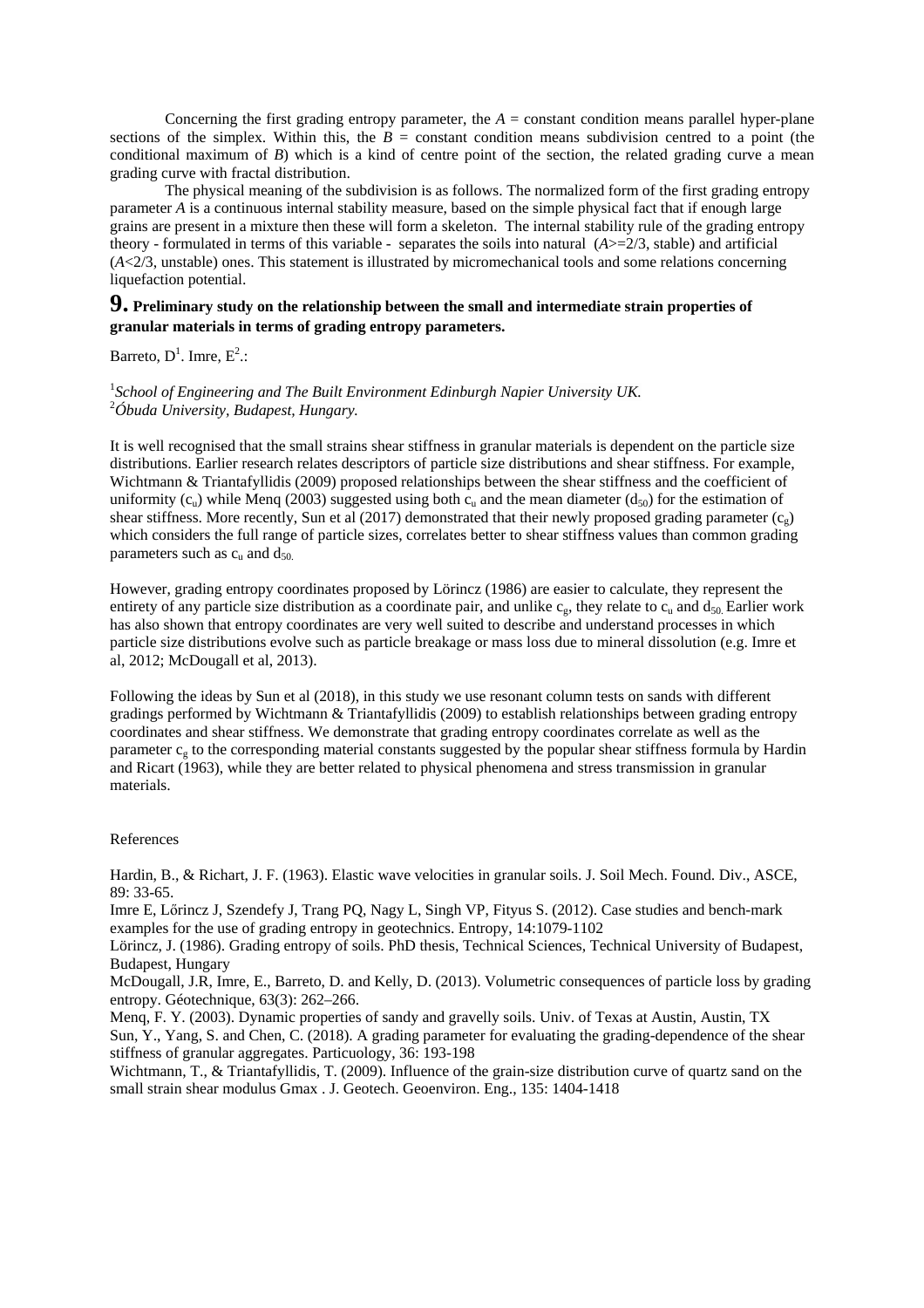### **10. Some comments on the internal stability rule of grading entropy (the probability of internally stable granular mixtures).**

Talata,  $I^1$ . Imre,  $E^2$ . Singh,  $VP^3$  Nagy  $L^4$ .:

1 *Szent István University, Hungary* 

<sup>2</sup>*Óbuda University, Budapest, Hungary.* 

3 *Texas A.M. University, USA.* 

<sup>4</sup>*Budapest University of Technology and Economics, Hungary*

The overall soil stability – according to [1], in accordance with the experimental results [2] - is described by the criterion that  $A > 2/3$ . In soils which meet this criterion, the matrix of coarser soil particles is stable and able to form a resistant skeleton, even though suffusion may occur.

 Some questions arise, for example, in regard to the stability of a single fraction which does not lie in a unique position on the entropy diagram. Since the change due to degradation is the appearance of smalls, which causes an increase in the *A* value, the one fraction case is likely on the safe side.

 Another question is related to the probability that an arbitrary *N*-fraction soil is stable. This can be characterized by the relative size of the grading curve space separated with the  $A = 2/3$  hyper-plane on condition that the probability is the same in the whole simplex. This number is decreasing with the fraction number (e.g. for  $N=2$ , the 1/3 part of the grading curve space is safe, for  $N=3$ , the 2/9 part of the grading curve space is safe).

 Significant segregation is unlikely to occur, if the relative base entropy *A* is between the limits of 0.4 and 0.7. It is important to note that the same parameter - the relative base entropy *A –* is responsible for overall soil stability. In soils which meet this criterion, segregation may occur. Soils which meet both criterion may constitute very small part of the of the grading curve space and may need careful design in case of broadly graded soils.

 The probability that an arbitrary *N*-fraction soil is stable and segregation free is characterized by the relative size of the grading curve space separated with the  $A = 2/3$  and  $A = 0.7$  hyper-planes (on condition that the probability is the same in the whole simplex) which is dependent on the space dimension of the simplex. The aim of the paper is to derive a recursive formula for the ratio of volumes of polyhedra obtained by cutting a simplex with a hyperplane into two parts.

[1] Lőrincz J, Imre E, Fityus S, Trang P Q, Tarnai T, Talata I, Singh V P The Grading Entropy-based Criteria for Structural Stability of Granular Materials and Filters *Entropy* 17:(5) pp. 2781-2811. (2015) [2] Imre E, Talata I. 2017 Some comments on fractal distribution. Proc. MAFIOK 2017. 22-32.

**11. Approximate interpolation in terms of grading curves (density and SWCC functions),** 

Imre, E<sup>2</sup>. Singh, VP<sup>2</sup>. Baille, W<sup>3</sup>. Rajkai, K<sup>4</sup>. Firgi, T<sup>5</sup>:

<sup>1</sup>*Óbuda University, Budapest, Hungary* 

- 2 *Texas A.M. University, USA.*
- <sup>3</sup>*Ruhr University of Bochum.*

4 *The Institute for Soil Sciences and Agricultural Chemistry of of Hungarian Academy of Science* 

5 *Szent István University, Hungary.*

The interpolation over the space of the grain size distribution curves with *N* fractions is the same as the interpolation over a unit sided simplex with dimension *N*-1. The interpolation needs "too many" interpolation point for fraction number greater than about 4 (Table 1) since the number of sub-simplexes (sum of vertices, edges, faces etc.) increases exponentially with *N*. An approximate interpolation method is suggested which needs "less" interpolation points (2*N*).

The space of grading curves with *N* fractions is represented by an *N* -1 dimensional, closed simplex. The two entropy coordinates are considered as a map of the simplex into the 2-dimensional Eucledian space, the image of the map is the entropy diagram. The inverse image creates a structure on the simplex. Concerning the first grading entropy parameter, the *A* = constant condition means *N*-2 dimensional parallel hyper-plane cross-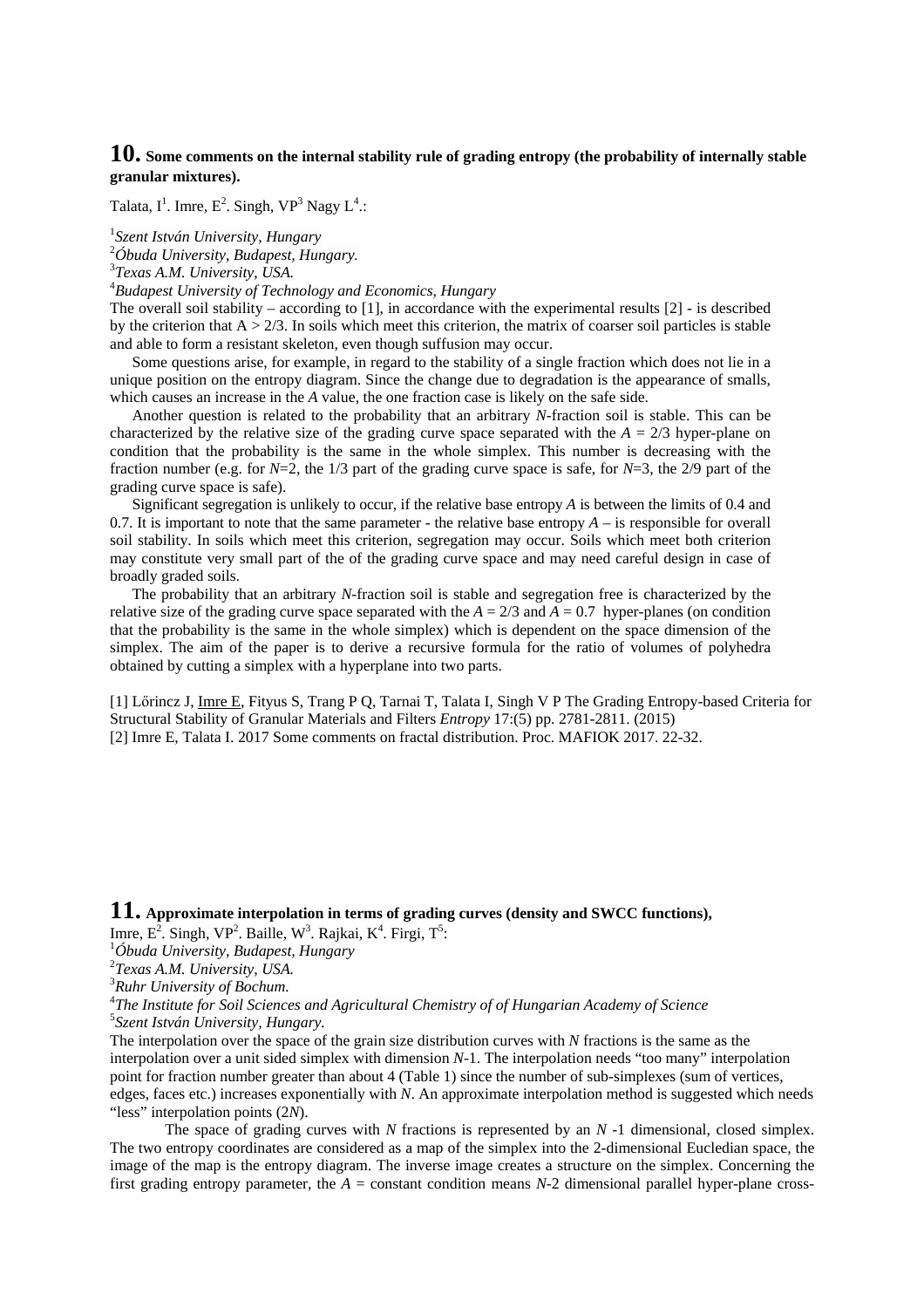sections of the simplex. Within this, the  $B =$  constant condition means a submanifold centred to the point of the conditional maximum of *B* which is a mean point of the section, where the map is one-to-one.

 The interpolation is made either on the grading entropy diagram (the image of the simplex) or on a properly selected, 2-dimensional topological section of the simplex (related to the fibration with the entropy map) which maps in a one-to-one manner into the entropy diagram by the entropy map.

The interpolation points are the (entropy) mean points and the extreme points of some  $A = constant$ cross-sections. The interpolated function is extended point-wise to the inverse image of the entropy diagram points by the constant function.

 The suggested approximate interpolation method is started to be applied to interpolate some function of sands, the examples shown here are the related to the dry density and the parameters of some well-known SWCC functions (Imre et al, 2009 to 2014).

#### References

Imre, E; Lőrincz, J; Trang, Q.P; Fityus, S. Pusztai, J; Telekes, G; Schanz, T. 2009. Some dry density transfer function for sands. Invited paper. KSCE Journal of Civil Engineering 134:257-272.

Imre, E., Rajkai, K, Firgi, T., Laufer, I. Genovese, R; Jommi, C; 2012 Modified grading curve – SWCC relations. E-unsat Naple,. 39-46.

Imre E , Lőrincz J , Hazay M , Juhász M , Rajkai K , Schanz T , Lins Y, Singh V P , Hortobagyi Zs Sand mixture density In: UNSAT2014. Sydney, Australia , 2014.07.02 -2014.07.04. pp. 691-697.

## **12. Tracking critical points on evolving curves and surface.**

Sipos, A.: Tracking critical points on evolving curves and surfaces

#### *Hungarian Academy of Sciences -BME Morphodynamics Research Group.***s**

In recent years it became apparent that geophysical abrasion can be well characterized by the time evolution  $N(t)$ of the number N of static balance points of the abrading particle. Static balance points correspond to the critical points of the particle's surface represented as a scalar distance function  $r(u,v,t)$  measured from the center of mass of the particle. While  $N(t)$  is important for geophysicists, its computation poses challenges, because in the computational model r(u,v,t) is often replaced by its finely discretized approximation r∆(u,v,t) and the number N∆(t) of critical points corresponding to  $r\Delta(u,v,t)$  is, in general, not identical to N(t). We describe the geometric theory relating N $\Delta(t)$  and N(t) and also provide an algorithm to compute N(t) based on r $\Delta(u,v,t)$ .

### **1**3**. A non-equilibrium foundation of thermodynamics**

Martinás, K, Tremmel, B.: Basic Energy Concepts of Non-equilibrium Thermodynamics

### *Eötvös Loránd Physics Society, Thermodynamics Group, Budapest, Hungary*

Thermodynamics as we know it today, including modern non-equilibrium thermodynamics, is based on the diligent study of equilibrium states.There is a hidden paradigm, a canonized assumption in thermodynamics that systems in non-equilibrium state can only be understood through equilibrium thermodynamics. By questioning the paradigm, we are going to present a new approach, which is built on non-equilibrium foundation.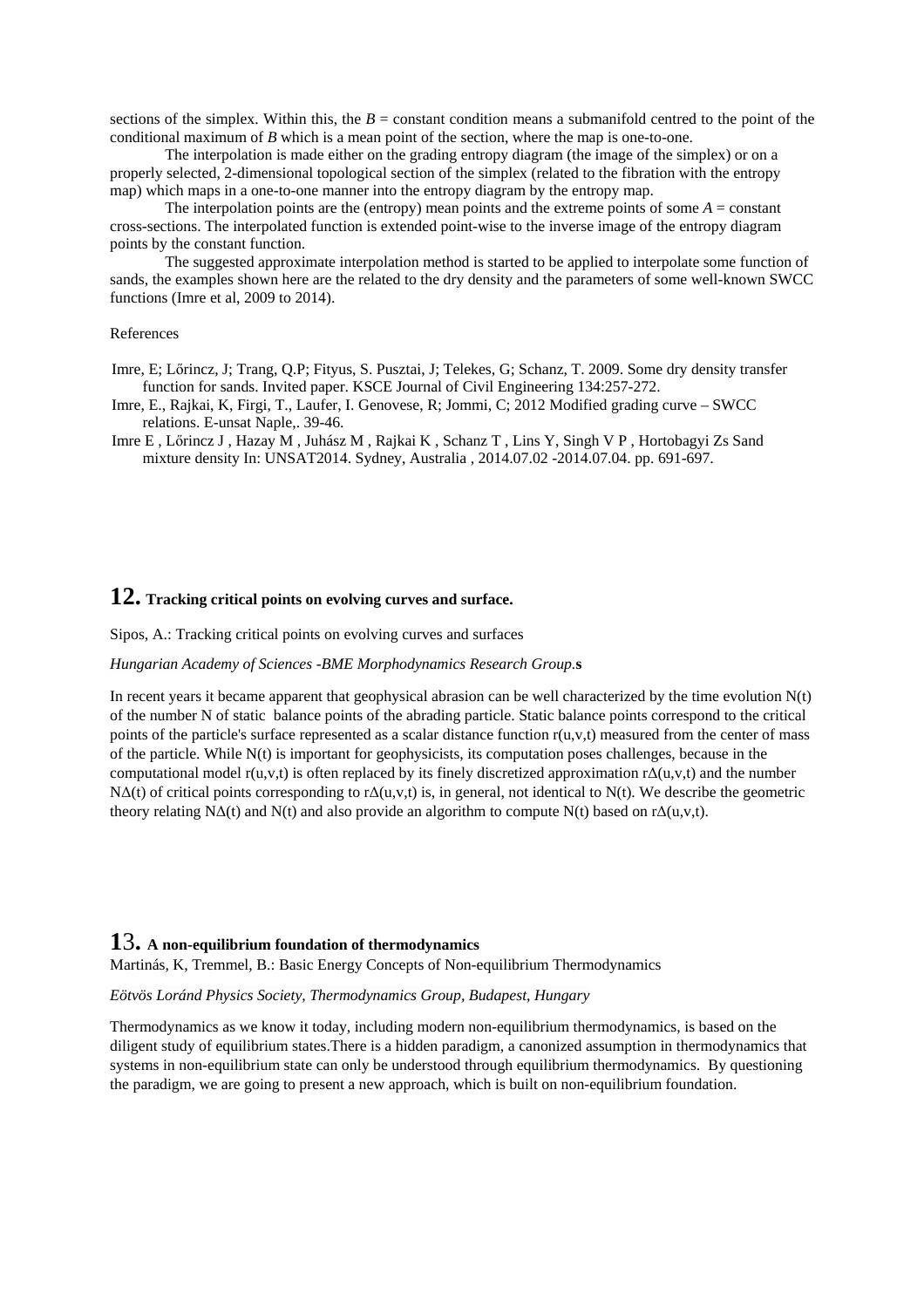# **Part 4. DEM, Grading Entropy, Entropy based Constitutive laws.**

## **14. Multiple shear bands in granular materials.**

Lévay, S. and Török, J.: Multiple shear bands in granular materials.

*Hungarian Academy of Sciences -BME Morphodynamics Research Group.Hungarian Academy of Sciences - BME Morphodynamics Research Group.*

from quasi-static to dynamic shear regime is studied by discrete element

method *(DEM)* and by means of a mesoscopic model. We show that at moderate shear rate multiple shear bands appear which eventually appear as a continuous shear profile for large shear rates. The model and the DEM simulations both show a minimum in the shear stress and a maximum for the number of simultaneous shear bands, however the position of the two do not coincide. The scaling analysis of the kinetic energy indicates that the peak in the latter is the relevant parameter. We also show how the long range order present in the quasi-static regime is gradually destroyed by the presence of multiple shear bands.

# **15. Frustrated packing in a granular system under geometrical confinement**

Lévay, S. Fischer. D. Stannarius, R. Szabó, B. Börzsönyi, T. and Török, J.: Uniform sphere packing or frustrated packing in a granular system under geometrical confinement.

#### *Hungarian Academy of Sciences -BME Morphodynamics Research Group.*

Optimal packings of uniform spheres are solved problems in two and three dimensions. The main difference between them is that the two-dimensional ground state can be easily achieved by simple dynamical processes while in three dimensions, this is impossible due to the difference in the local and global optimal packings. In this paper we show experimentally and numerically that in  $2 + \Box$  dimensions, realized by a container which is in one dimension slightly wider than the spheres, the particles organize themselves in a triangular lattice, while touching either the front or rear side of the container. If these positions are denoted by up and down the packing problem can be mapped to a 1/2 spin system. At first it looks frustrated with spin-glass like configurations, but the system has a well defined ground state built up from isosceles triangles. When the system is agitated, it evolves very slowly towards the potential energy minimum through metastable states. We show that the dynamics is local and is driven by the optimization of the volumes of 7-particle configurations and by the vertical interaction between touching spheres.

# **16. Breakage properties and DEM modelling of Ballast material**

Gálos, M. Orosz, Á.: Breakage properties and DEM modelling of Ballast material.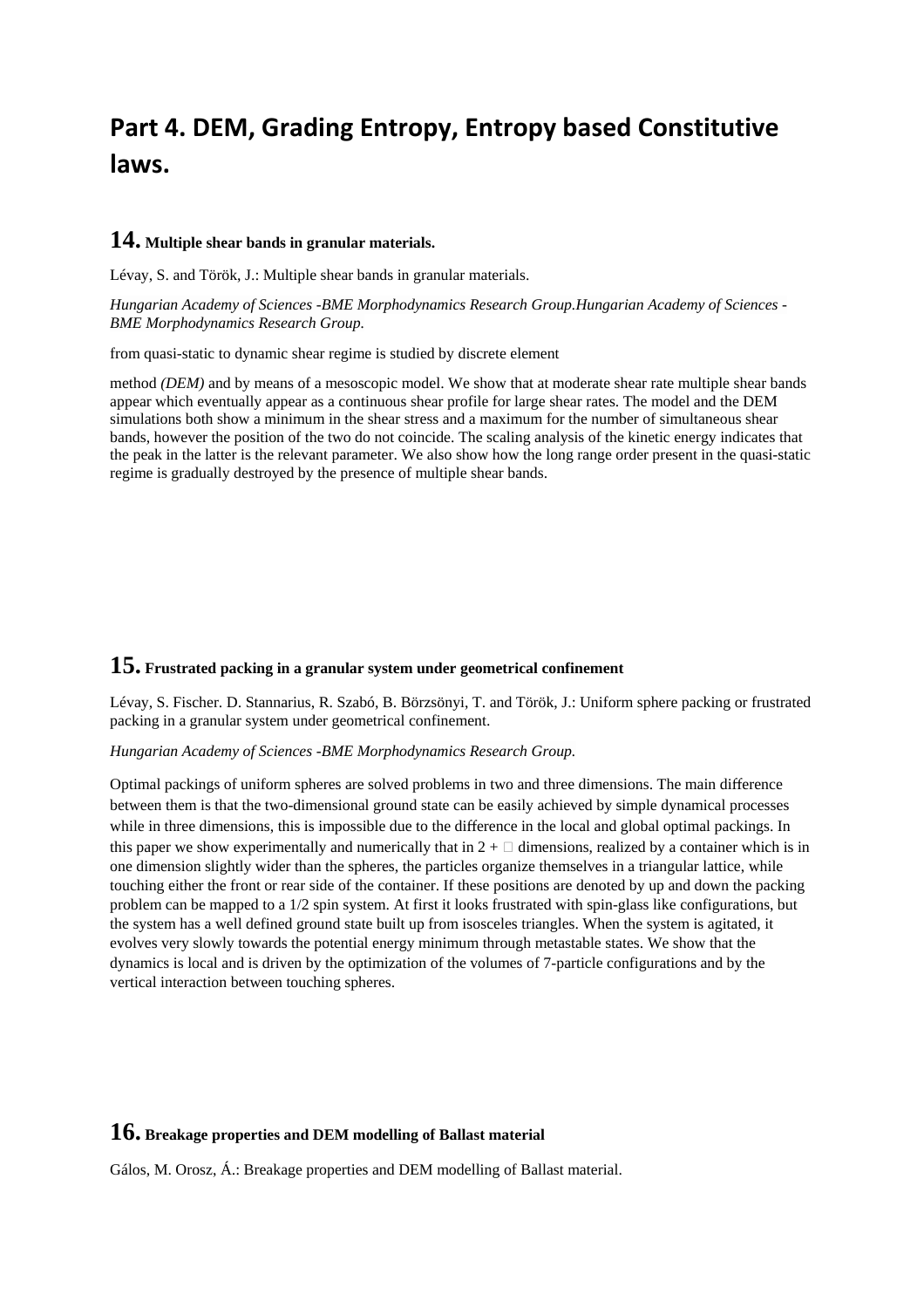#### *Budapest University of Technology and Economics, Hungary*

In most cases, for technical and economic reasons, the foundation of the railway tracks is made up of crushed rocks. Besides, the size and material of the rocks, the shape plays a significant role in the load capacity of the ballast as well. The static and dynamic loads, that affect the railway ballast, lead to crack initiation and the crushing of the rocks, which causes fouling and changes in the shape and size of rocks. These failure mechanism results a decreased ballast strength.

The discrete element method (DEM) simulates materials with particles (elements) and interactions between them, which makes DEM ideal for modelling bulk materials. The oldest and simplest particle shape is the sphere, however other opportunities exist for modelling complex grains. Our focus is on the application of polyhedral elements, which are assumed to model the nature of crushed rocks more realistically than spheres. Different types of crushed rock aggregates are typical construction materials.

In our research, a crushable polyhedral material model was chosen, which defines the geometry of the particles and the constitutional law between them. The model is implemented in Yade software. The definition of the model was studied, then the program code was tested in different verification tests.

The model also performs random shape generation via Voronoi method. The resulting geometries were compared with natural rocks with the aid of 3D scanners and calibration studies were carried out with an application of uniaxial press test. Simulation and measurement results were compared, and conclusions were made about the application field of the current model and its development opportunities.

## **17. Analysis of particle movement conditions of open mixing screws.**

Varga, A.: Analysis of particle movement conditions of open mixing screws.

#### *Szent István University, Hungary.*

In case of the drying process of agricultural grains in silos the main problem is that the distribution of the moisture content is not homogeneous within the granular assembly. These inhomogeneous zones could worsen the quality of the dried product. To reduce this effect mixing systems are used within the silos. The number of such screws, the geometry and kinematical parameters of their operation are determined by using experimental investigations, but little is known about what happens around the rotating mixing screw, and because of this, there are no clear guidelines for planning of them. In most of the cases the motion path and velocity of the screws are unchangeable. If the operational parameters are not set adequate then significantly additional costs could appears. The aim of my research was to determine the particle-flow about the mixing screws. To reach this goal I studied the literature in every detail. After to map the deficiency of the literature and choose the suitable modeling technique, an experimental apparatus was built. Next step was to define the measurement's methods and determine the vertical displacement of the particles. The results of this measurement made it possible to verify the usability of my discrete element model. To describe the mixing phenomenon discrete element method was used which is a fairly new proceeding to model the mechanical properties of bulk materials. I had to decrease the simulation time, therefore the container's size had to be reduced. In the case of size reduciton, attention must be paid that the original behavior of the bulk material does not change. After the modification of the experimental apparatus, it was proved that the vertical displacement has the largest influence over the mixing efficiency. Due to this statement, it was sufficient to examine the slice of the plexiglass cylinder.

Based on the test and the simuation results it can be supposed that the DEM model of the mixing apparatus can be used for the determination of the particle displacement field around open mixing screws. To compare the simulations with different parameters the effective radius has been determined. It can be found there is an optimal screw rotation angular velocity above which there is no reason to operate the mixing apparatus, as the mixing efficiency does not increase with the increase of screw angular velocity, as the change in the efficiency of mixing becomes smaller and smaller by increasing the angular velocity and the causeless increase of screw angular velocity results higher compressive forces acting on the mixed particles. I established that the mixed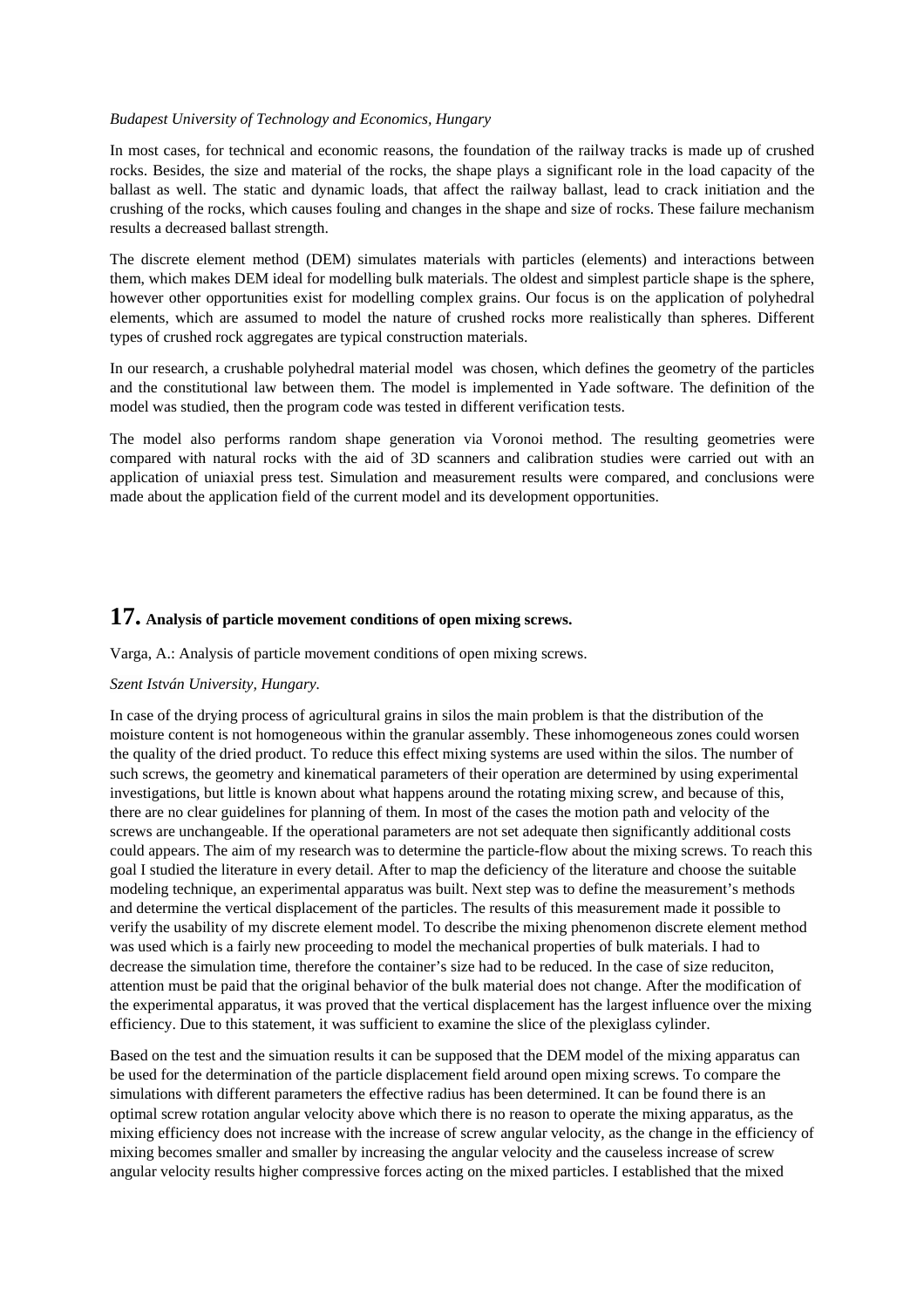domain can be described with three functions and the shape of this volume does not depend on the particle's geometry. The mixed volume can be evaluated with the rotations of these functions about the vertical axis. The volume is affected by the following factors: leaf diameter and angular velocity of the screw. I proved that the pitch of the screw has no effect to mixed volume.

## **18. Calibration algorithm for discrete element models.**

Safranyik, F.:

*Eötvös Lóránd University, Savaria Institute of Technology, Hungary* 

Determination of micromechanical parameters (calibration of the discrete model) and computational demand of simulations are two main shortcomings of Discrete Element Method (DEM). Using this numerical technique, macro behaviour of granular assemblies is modeled with multiple, so-called micromechanical parameters of individual elements. Direct measurement most of these are impossible, because of this main aim of the calibration process is the finding of special combination of micromechanical parameters which are applicable to describe macro behaviour of the whole particulate assembly. Since nowadays there is no a robust, standardized procedure for calibrating micromechanical parameters in many cases the calibration itself consumes more time and resources, than modeling the mechanical process itself. To promote industrial application of DEM a shear test based discrete element calibration method, which is capable to model the behavior of the granular assembly through a wide domain of different precompression values is developed. It is demonstrated in our work, that a highly autonomous calibration algorithm can be constructed, which is capable to find desired macromechanical behavior by systematic odification of micromechanical parameters.

## **19. On the Topology of State-space, Linear vs. Nonlinear Theories and Dry Friction\***

Verhás, J.: Morse lemma and entropy principle (Mohr Coulomb law and the properties of the friction)

#### *Budapest University of Technology and Economics, Hungary*

The work reported here aimed to eliminate the gap between static and sliding friction on the ground of nonequilibrium thermodynamics with dynamic (internal) degrees of freedom introduced into the state space of the system.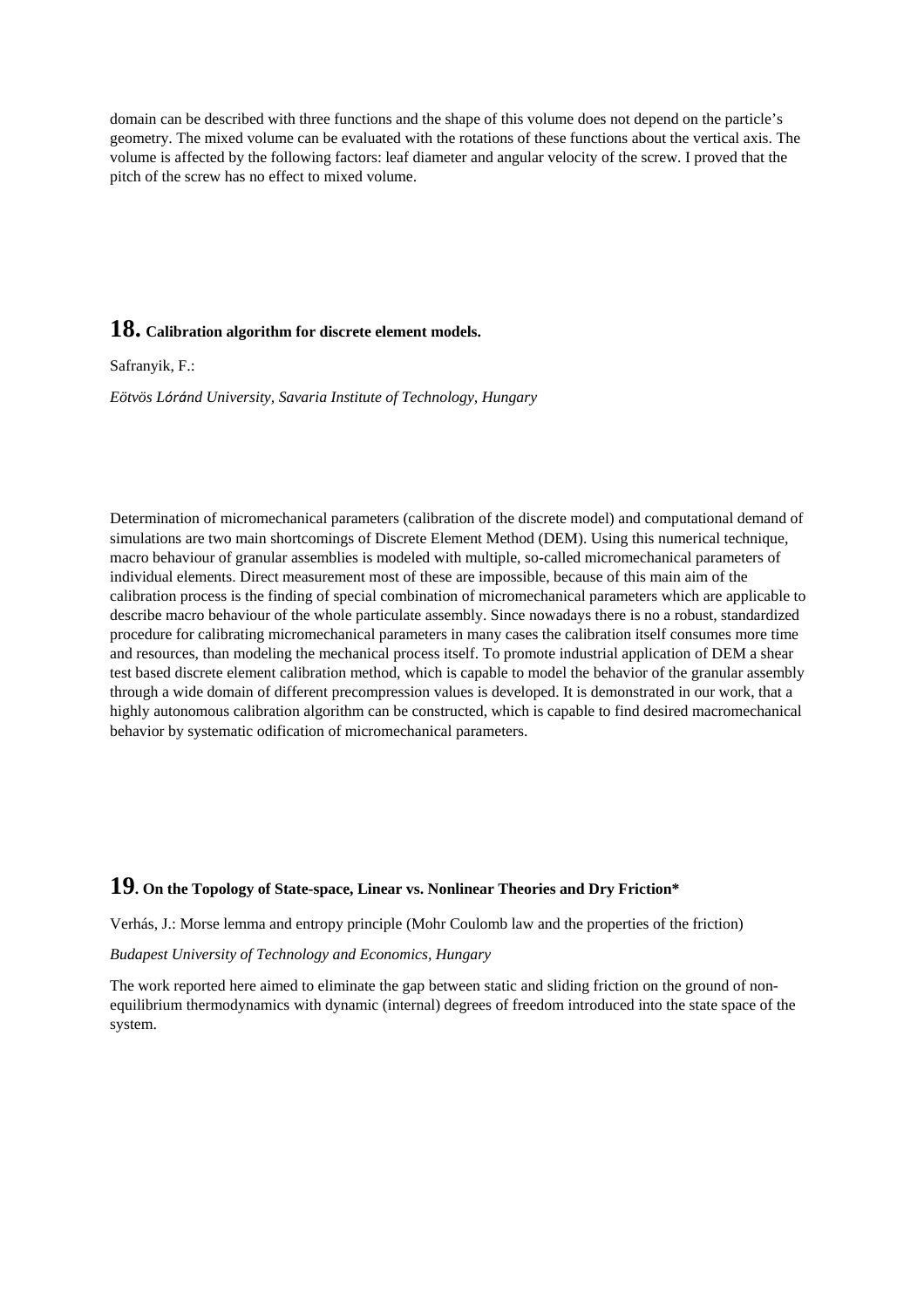## **20. Mixture composition change due to breakage and grading entropy – A rock classification alternative?**

Lőrincz, J<sup>1</sup>. Imre, E<sup>2</sup>. Trang, PQ<sup>1</sup>. Fityus, S<sup>3</sup>. Casini, F<sup>4</sup>. Guida, G<sup>5</sup>. Gálos, M<sup>1</sup>. Kárpáti L<sup>6</sup>. Szendefy, J<sup>1</sup>. Barreto,  $D^7$ .: Mixture composition change and grading entropy – A rock classification alternative? *Budapest University of Technology and Economics, Hungary Óbuda University, Budapest, Hungary University of Newcastle, Australia Universita di Roma Tor Vergata, Italy Universita Niccolo Cusano, Italy Scientific Soc. of Silicate Industry, Budapest, Hungary School of Engineering and The Built Environment Edinburgh UK*

The grading entropy of a soil [*S*] - a kind of statistical entropy – is the sum of two terms (Lőrincz, 1998). The base entropy  $[S_o]$  is arisen from the fact that statistical cell width (fractions) in the conventional grading curve is not uniform. The entropy increment [*∆S*] is arisen from the mixing of the fractions, expressing the entropy due to mixing the fractions. These "entropy coordinates" can be normalized resulting in the relative base entropy [*A*] and, the normalized entropy increment [*B*].

The entropy principle of the classical thermodynamics can be related to the directional properties of natural or spontaneous processes.The goal of the research is to study if any parts of the grading entropy may play the role of the "true" entropy in a thermodynamic sense (i.e. increases during an irreversible process). For this aim the crushing process was considered (eg., Coop et al, 2004, Lőrincz et al, 2005, Guida et al, 2016). The results of the experimental studies are as follows.

Similar behaviour is related to the compression and shear tests. During breakage the decrease of the mean diameter may occur under the following conditions. (i) the largest fraction remain due to cushion effect, (ii) the minimum grain size is limited by a crushing limit around some microns (Kendall 1978), (iii) the the minimum grain size may be assumed to appear at the start of the breakage

The entropy path is as follows. The base entropy  $S$ <sup>*o*</sup> decrease (decrease of the mean diameter) occurs such that the entropy increment ∆*S* strictly monotonically increases. It follows that that the entropy increment ∆*S* can be related to the entropy principle of thermodynamics.

The normalised entropy path is as follows. The change of the normalized entropy parameters is the same for constant *N* but is discontinuous if the number of the fractions *N* is changing at the start of the tests when the new, smaller fractions appear. The 'discontinuity' causes a more stable grading in terms of the internal stability criterion of the grading entropy. The normalised entropy path seems to be independent of the material. Therefore, the rate of the entropy coordinate variation can be used for material qualification and rock classification.

It can be noted thet during lime modification the path opposite [Imre et al, 2012], (expressing the increase of the mean diameter and the decrease in the entropy increment ∆*S*).

#### References

- Coop, M. R., Sorensen, K. K., Bodas Freitas, K. K. & Georgoutsos, G. 2004. Particle breakage during shearing of a carbonate sand. Geotechnique 54(3): 157-163.
- Guida G., Bartoli M., Casini F., Viggiani G.M.B. (2016) Weibull Distribution to Describe Grading Evolution of Materials with Crushable Grains. Procedia Engineering, 158, pp. 75-80.
- Imre E, Szendefy J, Lörincz J, Trang PQ, Singh V On the effect of soil modification by lime using grading entropy.International Symposium on Discrete Element Modelling of Particulate Media: In celebration of the 70th Birthday of Colin Thornton. Birmingham, UK, 2012.03.29-2012.03.30. pp. 271-279.
- Kendall, K. 1978. The impossibility of comminuting small particles by compression. Nature Vol 272. p. 710-711.
- Lőrincz, J. 1986. Grading entropy of soils. Doctoral Thesis, Technical Sciences, TU of Budapest. (in Hungarian).
- Lőrincz, J.; Imre, E.; Gálos, M.; Trang, Q.P.; Telekes, G.; Rajkai, K.; Fityus, I. 2005. Grading entropy variation due to soil crushing. Int. Journ. of Geomechanics. Vol 5. Number 4. p. 311-320.